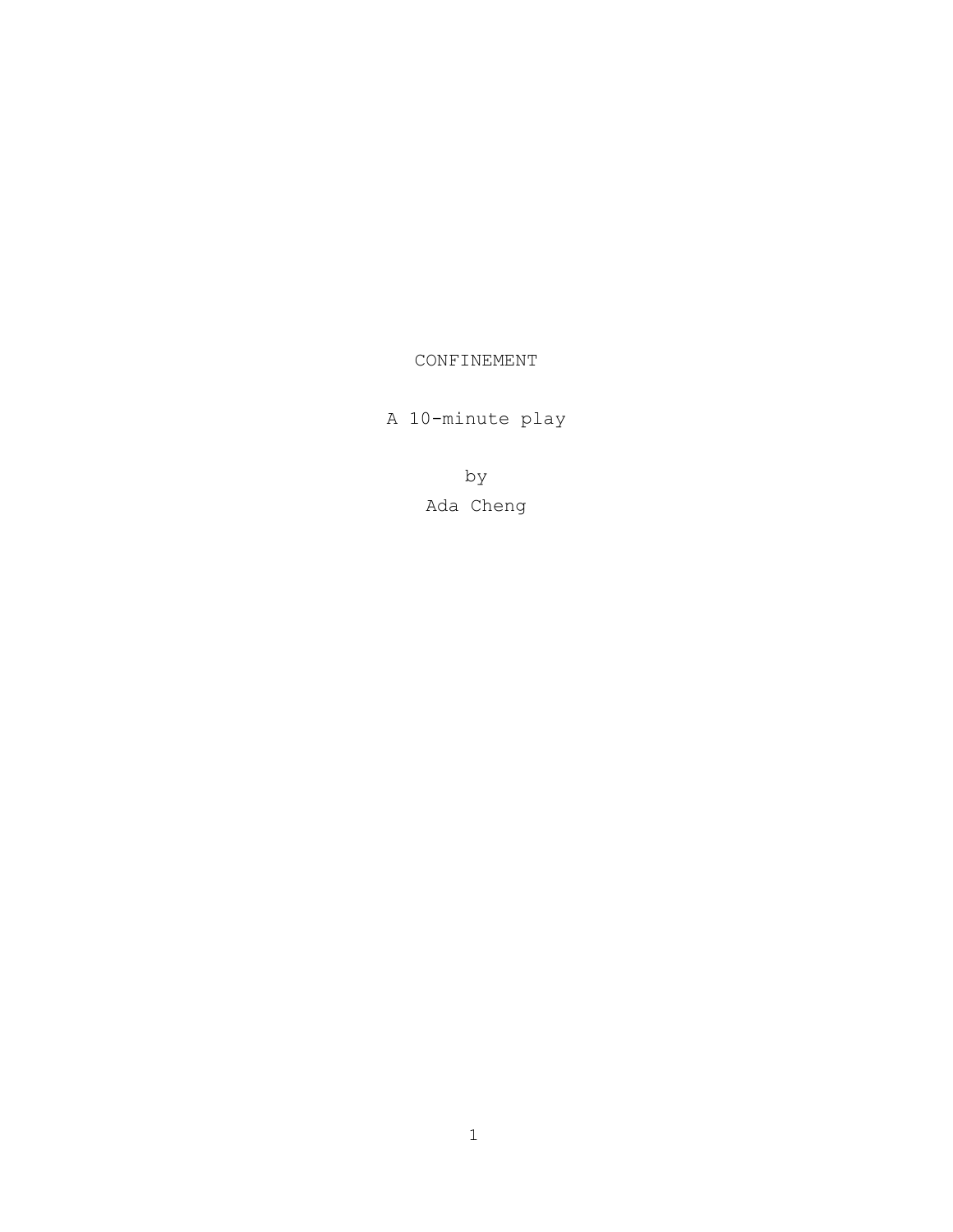# CHARACTERS:

JOHN – late 40s, male, Chinese/Asian descent JOY – mid 30s, female, Chinese/Asian descent DA YEN - early 70s, male, Chinese/Asian descent CINDY – under 10, child, female, Chinese/Asian descent

Setting: Dinner time at an apartment in Chinatown in Chicago Time: 2021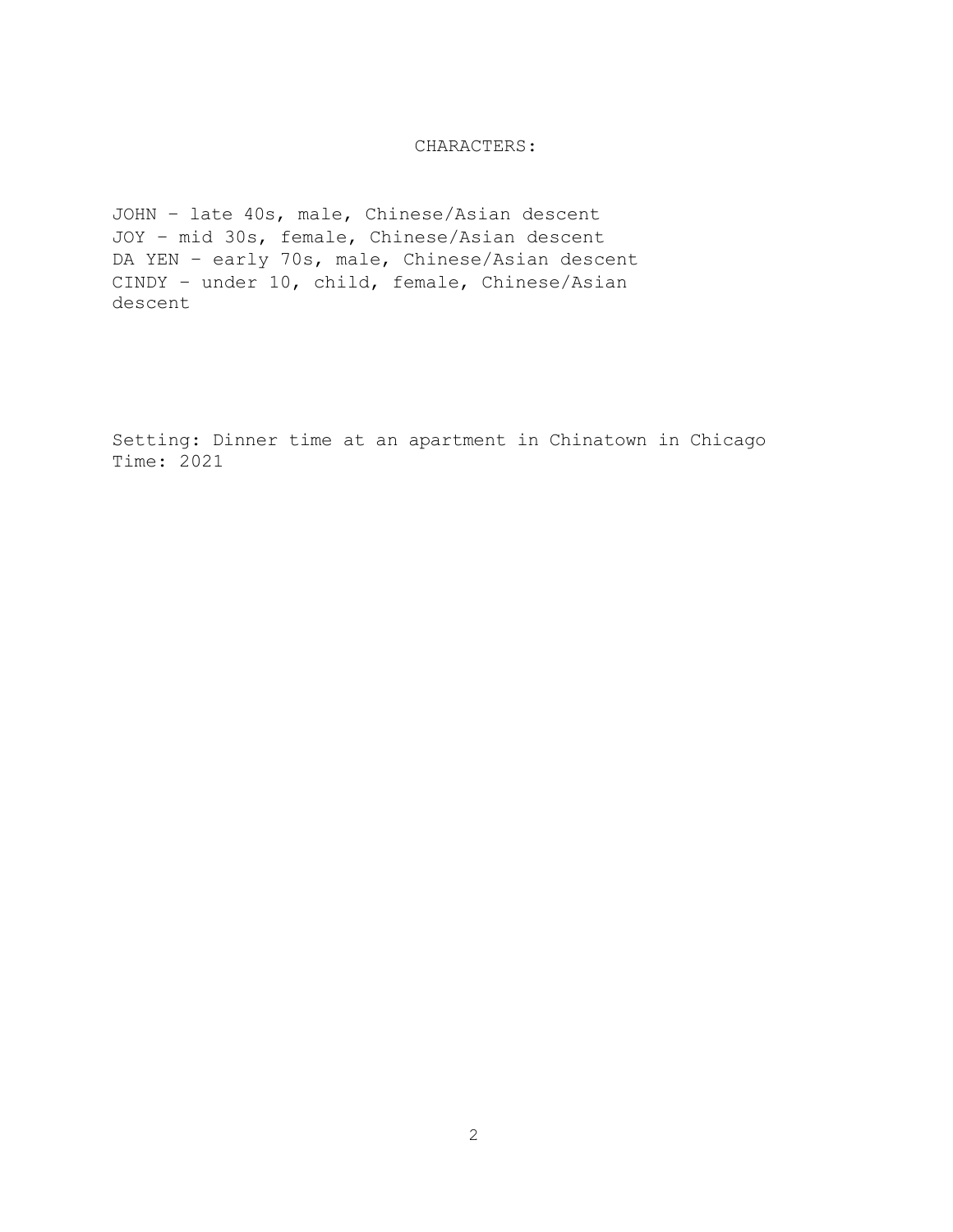*The door on stage opens. John, Joy and Cindy enter the apartment, carrying bags and boxes. Cindy starts running toward Da Yen, who is watching TV in the living room by himself.*

### CINDY

Yeye, look at this gift Daddy bought me.

### JOHN

Cindy, be careful. People downstairs will complain. Help Mama with the bags to the kitchen, please. Baba. Hi.

> *Cindy stops running and walks back toward Joy grudgingly.*

JOY

Help me with this bag. You can show it to grandpa later. (Joy hands the bag to Cindy.) Not too heavy, right?

#### JOHN

What are you watching, Dad?

#### DA YEN

(Without looking up.) Wo Bu Zhi Dao. Some soap opera. I lost track. Wuliao. I'm very bored.

### JOHN

Are you hungry? Joy is going to cook dinner in an hour or so. Want some sweets? We got some from the bakery.

### DA YEN

No. Wo Keyi Deng. I would like to go for a walk.

### JOHN

After dinner, OK? We will go after dinner. Yi Qi. The whole family together. Cindy needs a short nap. Give us a couple of hours, OK?

### DA YEN

I want to go out now. I haven't been out for days. I will come back in an hour for dinner.

### JOHN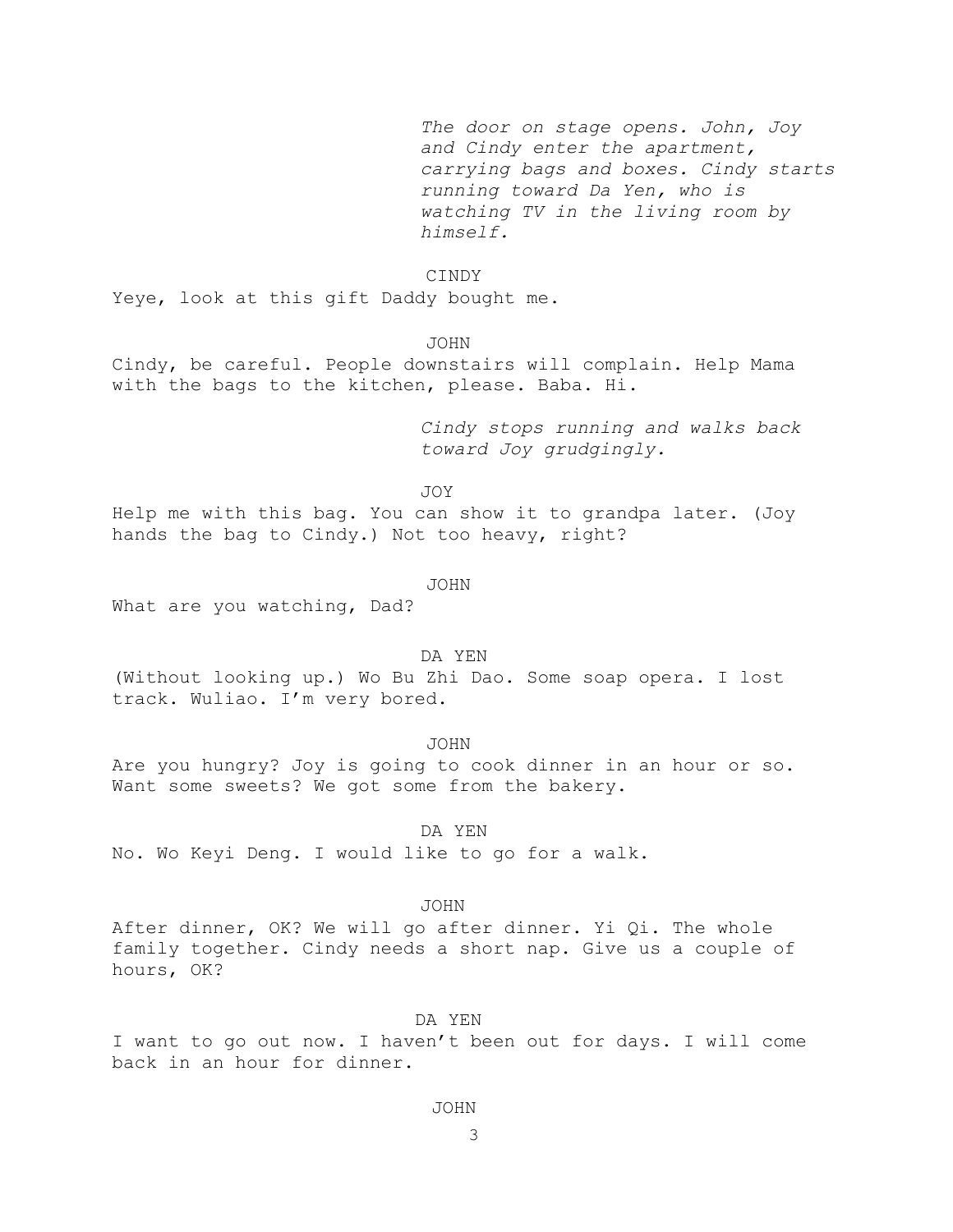You have been out. We went for a walk yesterday. And the day before yesterday. We ate out last night, remember? We still got some leftover duck from the restaurant.

> *Joy walks from the kitchen, carrying a tray filled with sweets. She puts the tray down on living room table.*

JOY

Baba, Chi Chi Tien Dien. Your favorite. Fish sounds good for dinner? Anything else you want to try? We still have the duck from yesterday.

DA YEN

Anything is good. I just want to go for a walk. NOW.

JOY

We just got home. Cindy is tired. She might need a nap. I need to cook too.

*Joy turns to John.*

Maybe after dinner? Right, John?

JOHN

That's what I told Dad.

*Cindy walks over from the kitchen.*

CINDY Yeye, look at this figurine. Can I show you-

JOHN

Cindy, it's not a good time right now.

# DA YEN

I want to leave the house now. By myself. XIAN ZAI. NOW.

#### JOY

Cindy, please. Go to your room. I know you are tired. Take a short nap. I will wake you up for dinner.

> *Cindy stomps and leaves the living room.*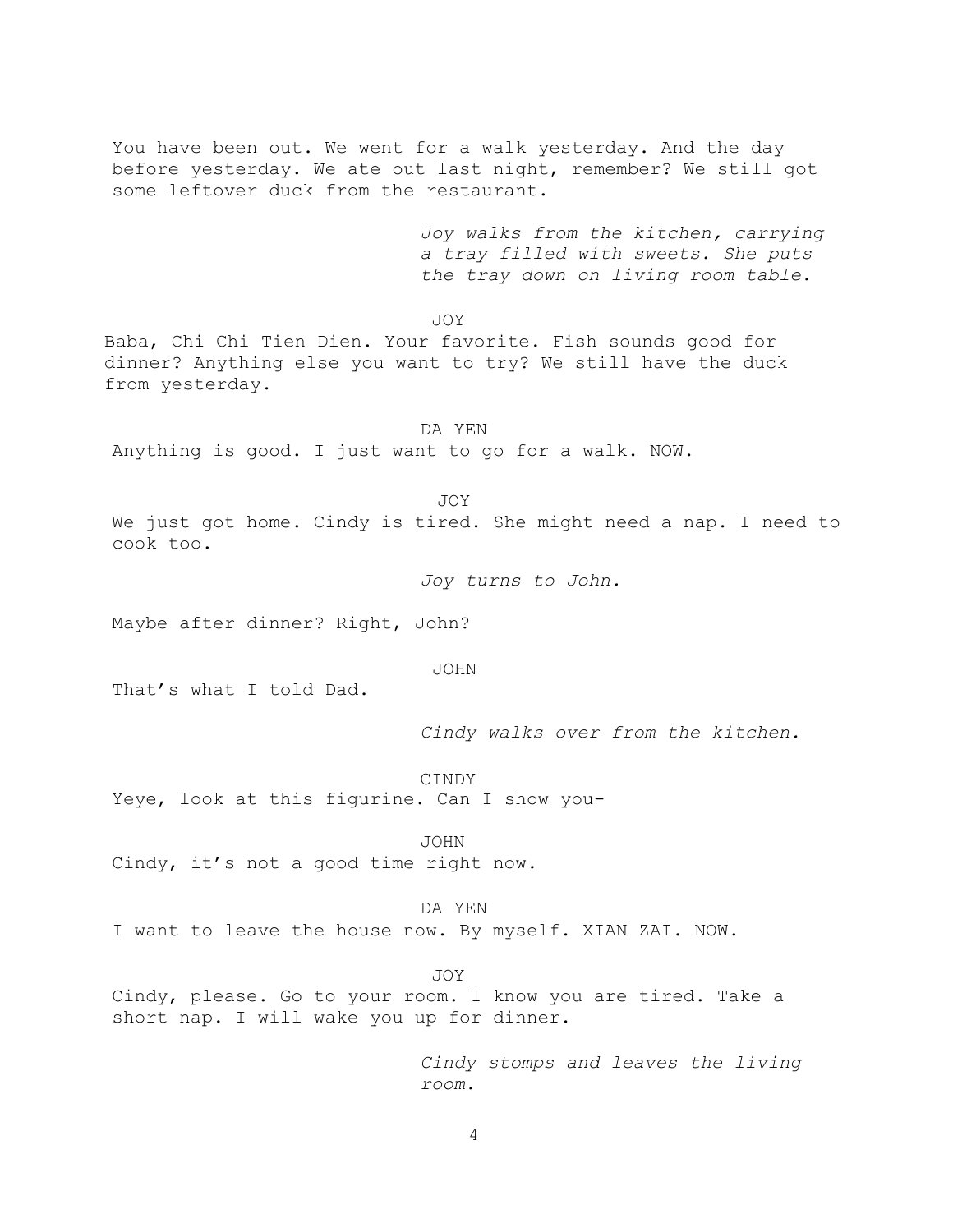JOHN

Dad, we've had this conversation. Joy and I-

DA YEN I want to see my friends. I want to have tea with them. I haven't seen them for days.

JOY

We can do that after dinner. Together.

DA YEN

I don't want company. Wo Zi Ji Qu. I will go by myself.

JOHN

Dad, I am sorry. I don't feel comfortable letting you out by yourself. I just can't. It's not convenient for us right now. You need to listen. Please don't argue anymore.

JOY

(Joy turns to John whispering). Maybe we should tell him the truth now?

DA YEN

You can't keep me at home forever. I am not your prisoner. I have been through that back in China. I didn't escape that place for this.

> *Da Yen stands up enraged. He paces back and forth in front of the TV.*

JOY

(Joy physically positions herself in between them.) Dad, that's not what John meant. He is worried- John, it's best we explain-

DA YEN

It's the holidays. Tons of events at the center. I want to go there. I want to see my friends.

JOHN

Dad, it's not safe. It's during the pandemic. Better to stay home these days. Cindy is not vaccinated, so-

DA YEN

I wear a mask everywhere. I just want to walk around. That's all.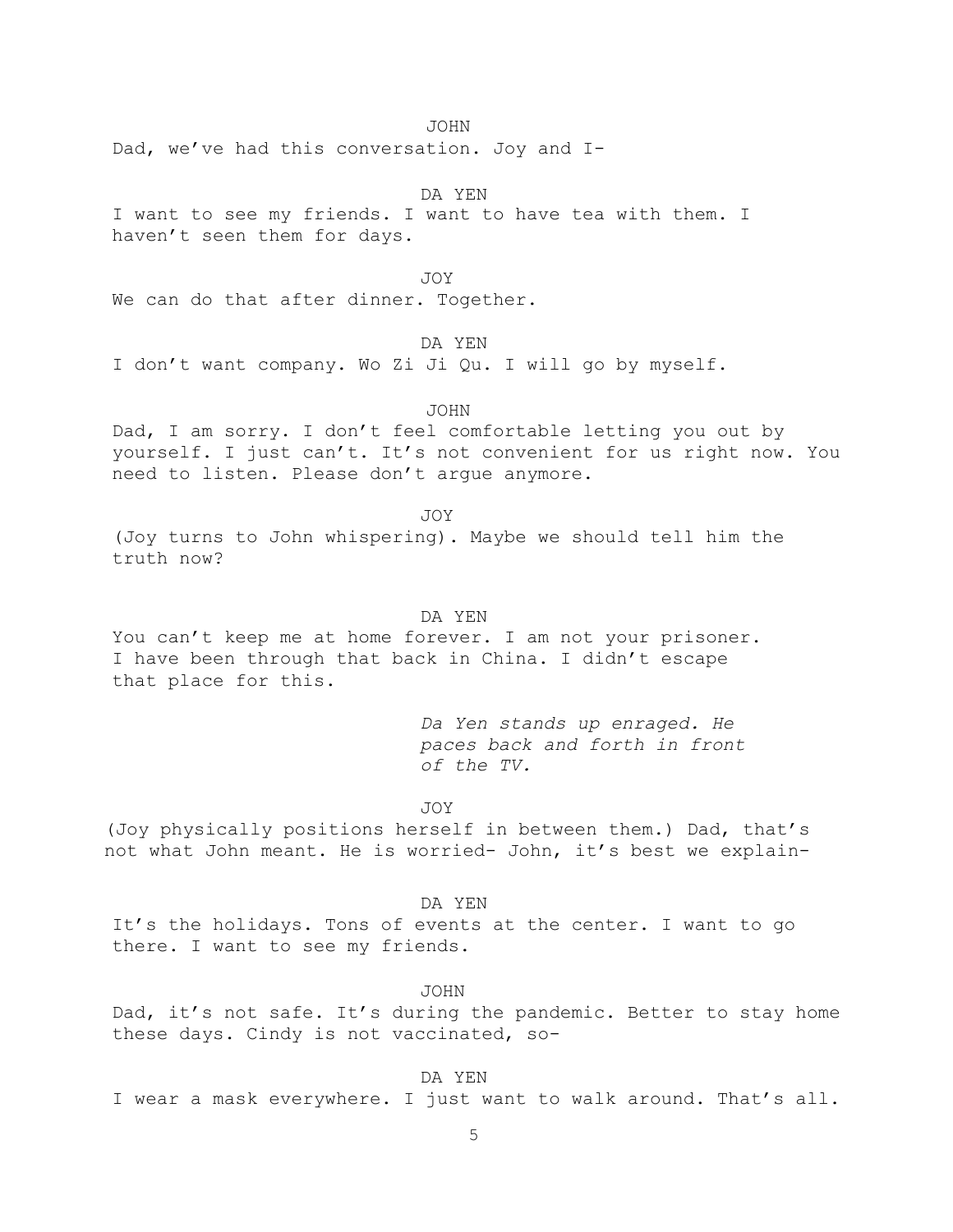I don't need to go in anywhere. OK? I promise.

JOY

Dad, John is not being unreasonable. He is just concerned about everyone's safety. Yours too.

### DA YEN

I can't even leave the house by myself? WEI SHE ME?!! WHY?! I promise I will wear a mask.

JOY

How about this? You can have people over if you want, OK? Right, John?

JOHN

OK, we can plan something. I can ask your friends to come over. Tell me the people you want to invite. I will invite them. We will do that next week.

DA YEN

That's fine. I still want to go out. Like I used to. NOW.

JOY When we have time to walk with you. When we- Just wait for a couple of hours. After dinner.

DA YEN

NO. BY MYSELF. XIAN ZAI.

JOHN

Dad, please understand-

DA YEN

Understand what! I can't even walk around anymore?

## JOY

There is a reason. (Joy turns to Joy whispering). John, we should tell your Dad. You can't keep him in the dark forever.

JOHN Baba, it's not safe right now. I just want you-

DA YEN

I wear a mask.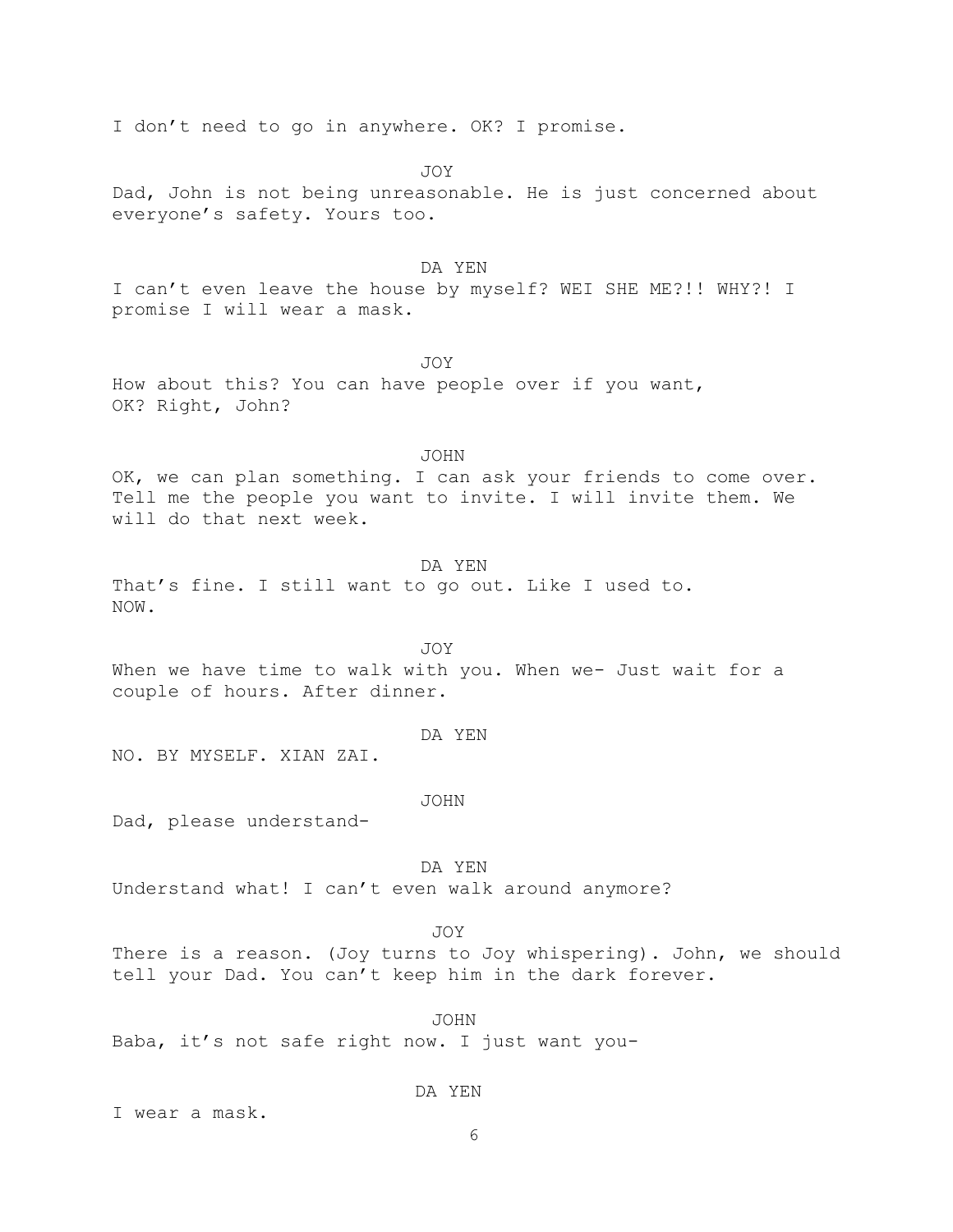JOY

It's not that, Dad. John, we should just be honest with him about what's going on.

JOHN

Baba, it's not just about the virus. There are other things, OK?

JOY

John, let's treat him like an adult. He will understand. We can't keep him inside forever. He is getting upset-

JOHN

He is MY DAD. I am responsible for his safety. Our safety. I am the man-

JOY

He is MY Dad too. What's wrong with you? I know you are under a lot of pressure trying to protect us. I am simply saying- We are in this together.

JOHN

I don't want to burden him. It's too much for him.

JOY

He is going to find out no matter of what. He watches TV for God's sake.

#### DA YEN

She Me Shi? Tell me. Tell me now.

JOHN

Dad, the world is not safe right now. For you. Or Joy, Cindy or me. Particularly you and Joy. I need to protect you.

DA YEN I understand. I can't live my life like this. We just need to be careful, wearing a mask-

#### JOHN

Not just the virus. It's not safe right now. It's my job to-

JOY Dad, what John is trying to say is-

### JOHN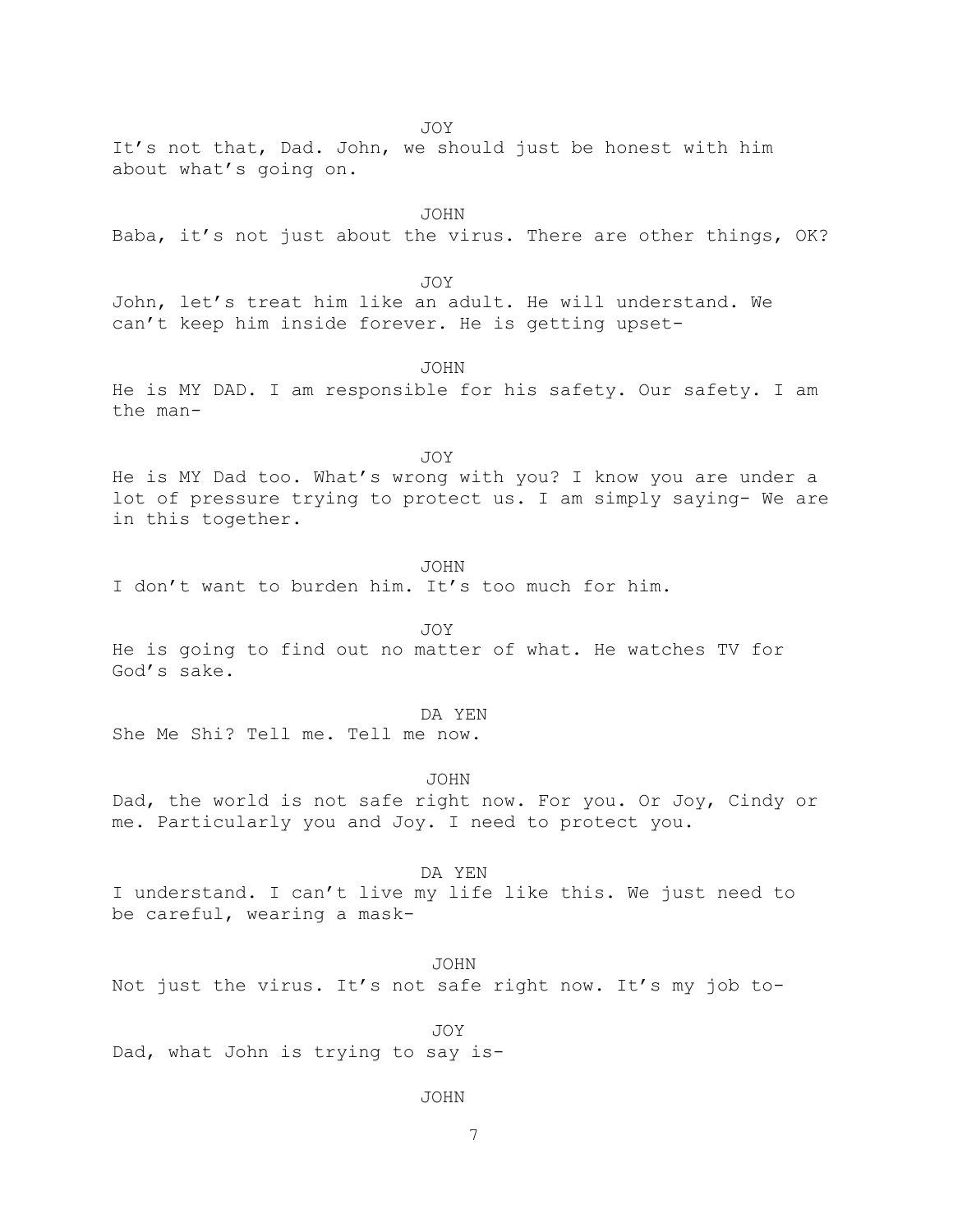We are the target, OK? Chinese people. Asians. Chinatown. When we are out and about- People are being harassed. Attacked. It's not safe. I can't-

JOY

Dad, people see us as responsible for the pandemic. (sigh). Hate crimes have shot up. We don't want anything to happen to you. Elders and women have been the target. We're worried. That's all.

DA YEN

Did something happen again? I know things. My friends and I at the bakery, we have been talking about this for a year. (Sigh). Do you really think I know nothing?

JOHN I am sorry, Dad. I should have been honest. I-

JOY

WE should have been honest. WE. Both of us. John didn't want to worry you. He feels responsible. He-

DA YEN

What happened this time?

JOHN

Not too far from here. Woom Sing Tse. About your age. I don't think you knew him. (deep sigh). Shot 22 times. Like an execution. He was on his way to the newspaper stand. I can't take a chance with your life.

JOY We went to the vigil a few days ago.

DA YEN

How come you didn't tell me? I would want to be there. What's wrong with you two? You think so little of me?!

JOY

I wanted to be honest, but John-

### JOHN

I am sorry, Dad. It's my job as a son to keep you safe. Our elders in the community are being attacked. I can't do a damn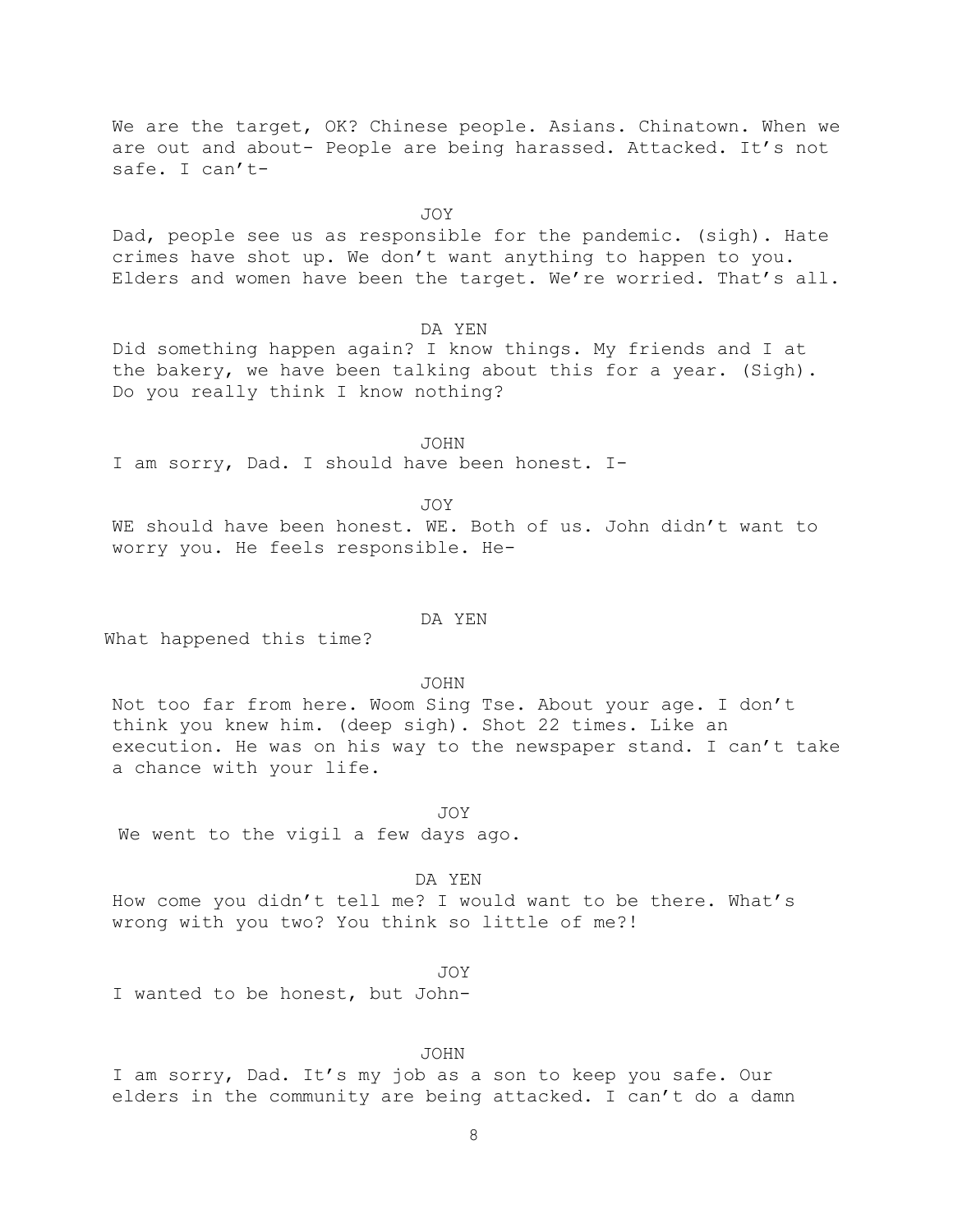thing as a man. For two years now. I feel like I am failing- I don't like feeling this helpless.

#### DA YEN

How can you be so naïve? You don't think I have experienced racism before 2020? You don't think I know what it's like to be targeted? I got the word spy tattooed on my forehead. You think I have never been attacked before, huh? I kept quiet. I kept my mouth shut. To protect YOU. I say nothing, so I don't burden YOU. You think I will be safe if I don't go out by myself? How about Cindy's and Joy's safety? How about YOUR safety? You can be attacked too. You don't think I worry about you as your father? Remember, I raised YOU. Who taught you about anti-Asian racism in this country when you were a kid? ME. (silence). Am I that useless to you now?

JOHN

I don't know how else- I can't protect you when I am not around. I am sorry, Dad.

### DA YEN

I understand. But you can't keep me inside forever. If it's going to happen, it's going to happen. We can do our best to stay safe. But if people want to do harm, you can't stop them. People can still come for us. We are not safe at home. I still need to live my life.

JOY

Dad, maybe we can talk about how to keep you safe. Or keep us safe. Together as a family. We should have consulted you. It should have been a family decision.

#### JOHN

Thank you, Joy. (deep sigh). I am sorry. I dismissed you. We should have come up with a safety plan as a family. I should have listened to you. I am sorry.

DA YEN

We can talk later. Let me help you with dinner, Joy. I am good with fish.

JOY

Sounds good. Thank you.

#### DA YEN